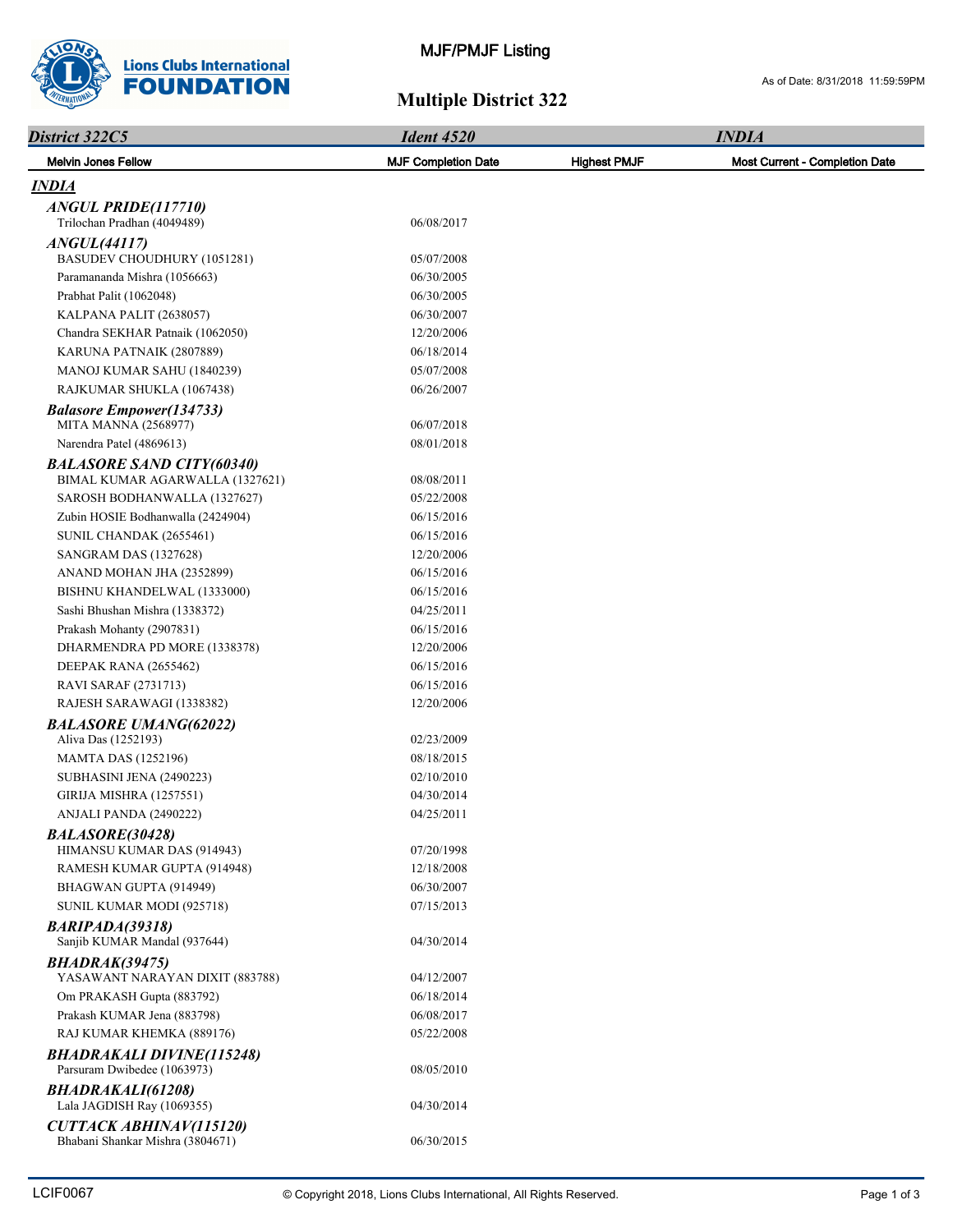

## **Multiple District 322**

| District 322C5                                                        | <b>Ident 4520</b>          | <b>INDIA</b>        |                                |  |
|-----------------------------------------------------------------------|----------------------------|---------------------|--------------------------------|--|
| <b>Melvin Jones Fellow</b>                                            | <b>MJF Completion Date</b> | <b>Highest PMJF</b> | Most Current - Completion Date |  |
| <b>CUTTACK BARABATI(58425)</b><br>AMULYA KUMAR DASH (2965417)         | 08/06/2013                 |                     |                                |  |
| <b>CUTTACK DIAMOND(67586)</b>                                         |                            |                     |                                |  |
| <b>NIKUNJA DAS (2042383)</b>                                          | 11/19/2008                 |                     |                                |  |
| SUSHIL JHUNJHUNWALA (1951796)                                         | 01/18/1994                 |                     |                                |  |
| BIMAL KUMAR KANDOI (124534)                                           | 06/14/2007                 |                     |                                |  |
| Ranjan Kumar Mahapatra (2621397)                                      | 05/22/2008                 |                     |                                |  |
| ALKA MOHAPATRA (1951799)                                              | 08/05/2010                 |                     |                                |  |
| KISHORE CHANDRA MOHAPATRA (1951804)                                   | 05/22/2008                 |                     |                                |  |
| MANORANJAN PRUSTY (1089955)                                           | 12/20/2006                 |                     |                                |  |
| <b>CUTTACK GREATER(62449)</b>                                         |                            |                     |                                |  |
| DHANRAJ AGARWAL (315780)                                              | 06/08/2017                 |                     |                                |  |
| SRIKISHAN AGARWAL (315786)                                            | 05/30/2007                 |                     |                                |  |
| Subhash Kedia (418485)                                                | 02/16/2007                 |                     |                                |  |
| <b>CUTTACK MAHANADI(66696)</b><br>DAVID SAILENDRA MAHAPATRA (1439601) | 03/05/2007                 |                     |                                |  |
| <b>CUTTACK MAHANAGAR GOLD(106619)</b>                                 |                            |                     |                                |  |
| SUMANA KUMARI PANDA (3071956)                                         | 06/07/2018                 |                     |                                |  |
| Bhabagrahi Patri (3071955)                                            | 06/08/2017                 |                     |                                |  |
| Cuttack New Century (131845)<br>SUNIL KUMAR SAHOO (3446431)           | 06/17/2013                 |                     |                                |  |
| <b>CUTTACK PEARL(99877)</b>                                           |                            |                     |                                |  |
| USHA AGARWAL (2679585)                                                | 02/04/2011                 |                     |                                |  |
| SAMPATI MODA (135228)                                                 | 06/09/2007                 |                     |                                |  |
| Cuttack Pride(124483)<br>Sunil Kumar Murarka (2670290)                | 08/18/2015                 |                     |                                |  |
| <b>CUTTACK VELVET(55983)</b><br>SUNITA GUPTA (1851989)                | 08/05/2010                 |                     |                                |  |
| RATNA KANDOI (1333580)                                                | 03/04/1998                 |                     |                                |  |
| NEELAM SAHA (1338950)                                                 | 05/10/2005                 |                     |                                |  |
| CUTTACK(29682)                                                        |                            |                     |                                |  |
| SATYANARAYAN AGARWAL (108482)                                         | 10/31/2011                 |                     |                                |  |
| RAJENDRA PRASAD AGARWAL (108483)                                      | 06/30/2007                 |                     |                                |  |
| SANJAY KUMAR AGARWAL (108486)                                         | 07/31/1999                 |                     |                                |  |
| KAMAL KUMAR AGARWAL (113830)                                          | 02/03/1998                 |                     |                                |  |
| ARJUN LAL AGRAWALLA (113834)                                          | 04/18/1996                 |                     |                                |  |
| GAURHARI DALAYI (119190)                                              | 03/05/2009                 |                     |                                |  |
| <b>VIPIN J DOSHI (119193)</b>                                         | 12/01/2000                 |                     |                                |  |
| Swapna Jena (4084880)                                                 | 06/08/2017                 |                     |                                |  |
| Rajesh Kumar Jhunjhunwala (124532)                                    | 06/14/2007                 |                     |                                |  |
| <b>GANESH PRASAD KANDOI (124533)</b>                                  | 05/07/1992                 |                     |                                |  |
| P K MAHESHWANI (129879)                                               | 12/18/2008                 |                     |                                |  |
| UDAIPURIA MATADIN (129880)                                            | 06/09/2007                 |                     |                                |  |
| DIPTI MISHRA (1089949)                                                | 03/05/2007                 |                     |                                |  |
| JAI PRAKASH MODI (135229)                                             | 06/23/1992                 |                     |                                |  |
| DILIP KUMAR PATODIA (140580)                                          | 04/02/2002                 |                     |                                |  |
| SHYAM SUNDAR PODDAR (3061679)                                         | 08/05/2010                 |                     |                                |  |
| PRAFULLA KUMAR SAHOO (145931)                                         | 08/15/1996                 |                     |                                |  |
| Sannyasi Sahu (145935)                                                | 06/15/2016                 |                     |                                |  |
| SATYA NARAYANA SAHU (1541492)                                         | 06/23/1992                 |                     |                                |  |
| Sushil Kumar Santuka (145936)                                         | 01/10/2005                 |                     |                                |  |
| INDERJEET SINGH (1541495)                                             | 09/18/1991                 |                     |                                |  |
| DHENKANAL(40058)                                                      |                            |                     |                                |  |

PRAVAT MOHANTY DDS (851530) 06/30/2005